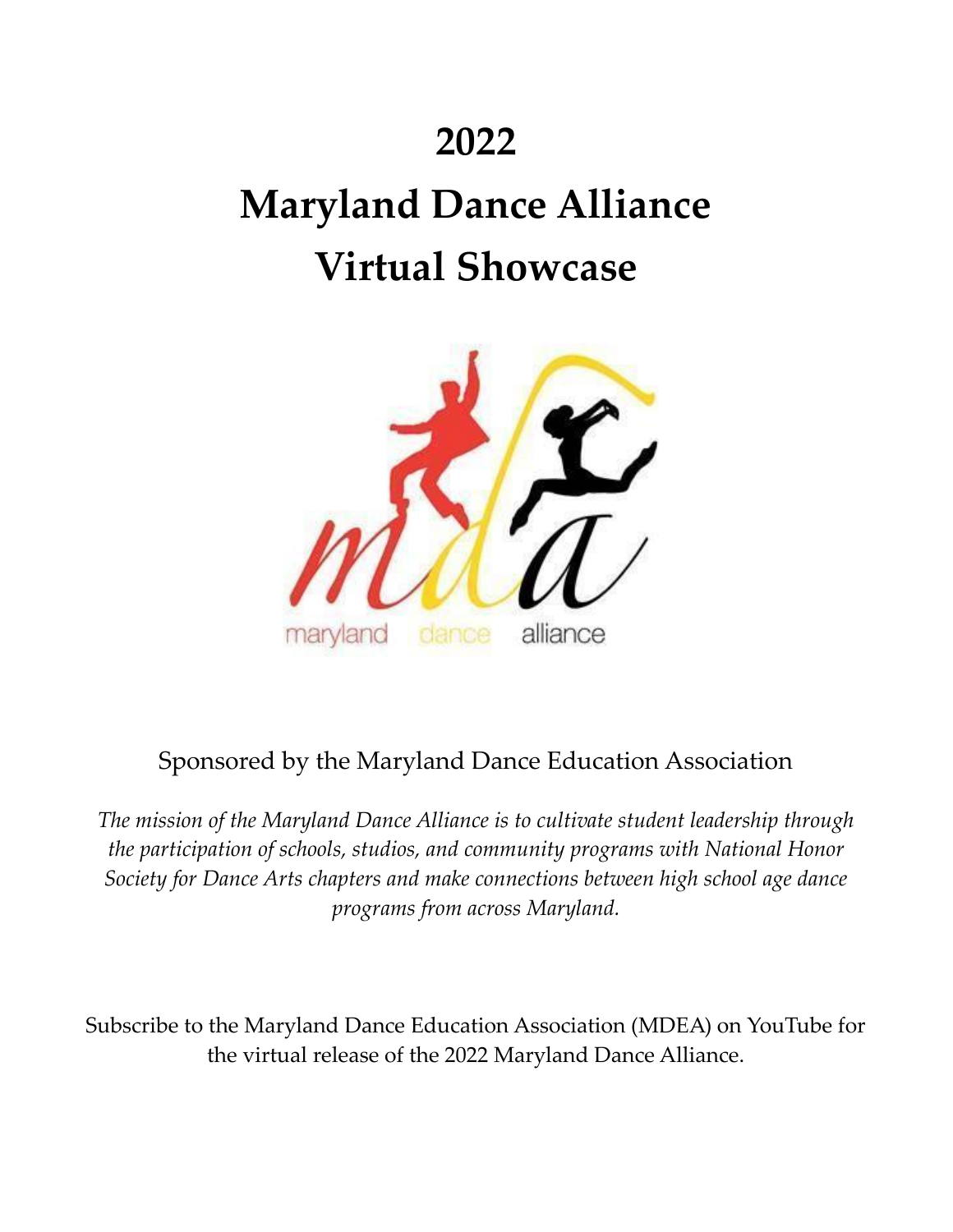#### **Maryland Dance Alliance Program**

The Diamond Project: Act I

*George Washington Carver Center for Arts and Technology Stephanie Powell and Maria Royals, Dance Teachers Dancers:* Paige Behm, Jaylen Brown, Madison Bryson, Bethany Burnett, Jordan Coombs, Abigail Frisch, Jenna Hagen, Tyree Henderson, Ava Kropp, Alicia Mears, Kourtney Pryor, Lillian Rich, Sydney Smith, Abigail Stancheva, Rachel Torrence, Daj'zha Tucker, Eliana Wilson, Keja Ferguson, Brianna Kensing, Sydnee Fields, Alexis Johnson (understudy) *Choreographer:* Stephanie Powell *Music: Palladino* by Karl Jenkins

Team

*The St. Paul's Schools Natasha C. Rhodes, Dance Teacher Dancers:* Allyson Auman, Aubrey Barrett, Mason Beynon, Ali Covahey, Ana Grados, Valentina Kelley, Alexia Kopp, Caitlyn Messenger, Elizabeth Mulinde, Isabella Pearlstein, Katherine Puente, Isabelle Rehak, Julia Stallings, Lauren Stewart, Khamira Wilson, Courtney Windebank *Choreographer:* Campbell Colimore *Music: Team* by Lorde and Joel Elliot

Stepped in the Water *Dr. Henry A. Wise, Jr. High School Michelle McDonald, Dance Teacher Dancers:* Alayvia Allen, Tiffany Baker, Halen Blair, Mammah Conteh, Calaya Holland, Mirrah Jackson, and Stephanie Parker *Choreographer:* Nannie Bell *Music: Gassed - Stripped* by Weslee

Ye

*Meade High School Lisa Campbell, Dance Teacher Dancers:* Elon Bowie, Adama (Haja) Bundu, Aliza Caternor, Zoe Cox, Kamari Curtis, Avah Harris, Alasiah McNeal, Gabrielle Sampson-Hicks, Zoe Schley, Kamryn Walker, Zaysha Walker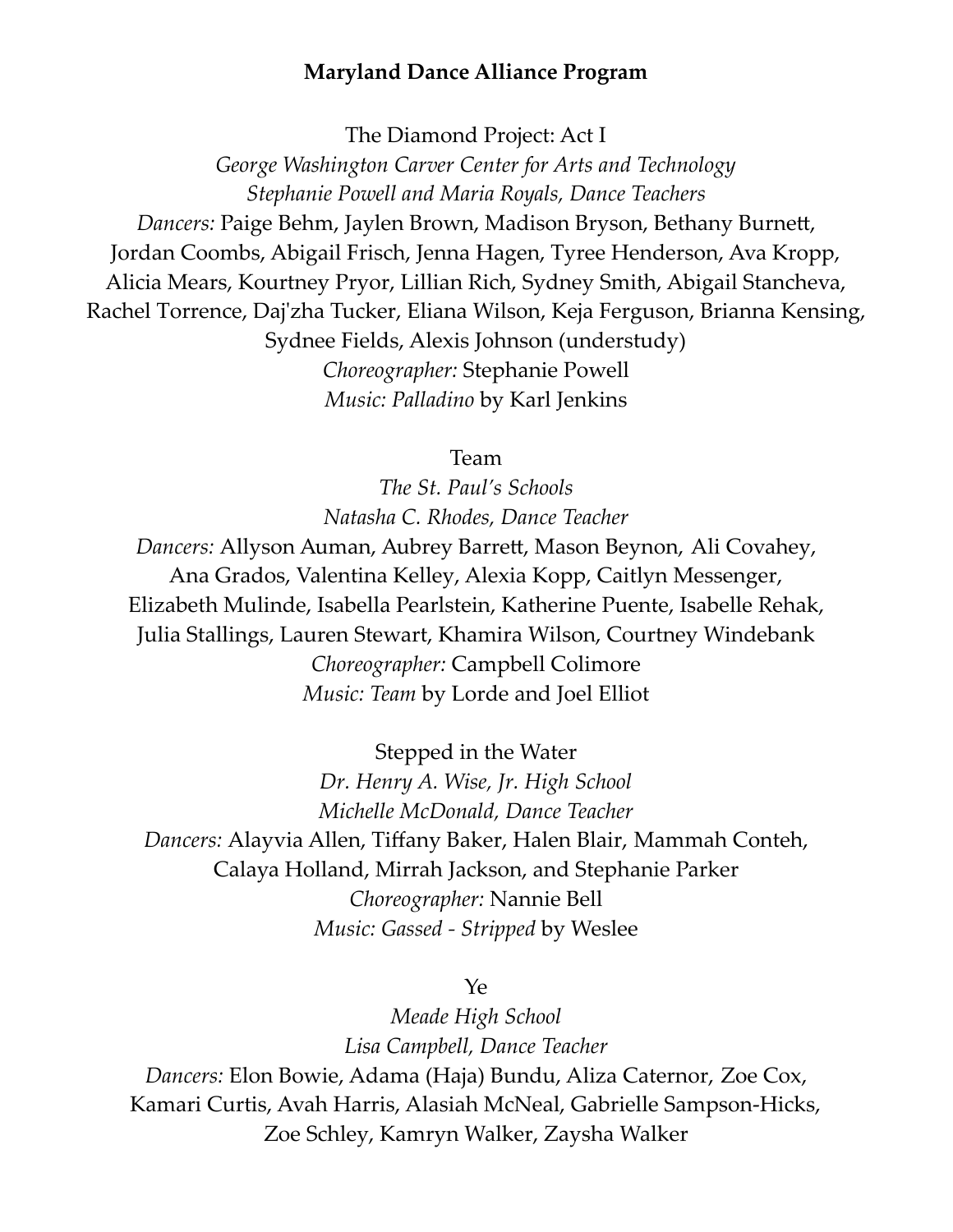*Choreographer:* Zoe Schley Wilson & Zaysha Walker *Music: Original Student Mix: Praise God, Believe What I Say, God Breathed, Heaven and Hell, In Paris - Instrumental Section, New Again, Hurricane, Jail, Donda* by Kanye West

> Heaven Only Knows… *Garrison Forest School Heather Malone-Wolf, Dance Teacher Dancers:* Bella Coles, Kalia Lilly, Amy Lin, Chloe McCleod, Nia Smith, Cassidy Robinson *Choreographer:* Heather Malone-Wolf *Music: Heaven I Know* by Gordi

S.H.E. (She Has Everything) *Milford Mill Academy Christen Douglass and Amber Merrick, Dance Teachers Dancers:* Aysia Allen, Toimar Allen, Makayla Anderson, Dazjah Best, Desiree Boyd, Daria Boykin, Jordan Cherry, Destiny Smith-McKee *Choreographers:* The Cast *Music: Body Love* by Mary Lambert

Birds

*Bowie High School Tamara Henry, Dance Teacher Dancers:* Sydney Alexander, Nina Brown, Taylor Boatwright, Kadija Bundu, Mikayla Doggett, Mackenzie Gilliard, Niyale Hill, Sasha Jefferies, Arya Persaud, Isabella Rogofsky, Sionna Williams *Choreographer:* Tamara Henry *Music: Bluebirds* by Lane 8

What A Mess (Excerpt) *Kinetics Dance Theatre Youth Ensemble Alex J. Krebs, Dance Teacher Dancers:* Abigail Cassino, Lee Dugan, Gracie Flippen, Charlotte Lane, Delaney Lane, Rebecca Lassman, Sophia Lippe, Meredith Sorensen *Choreographer:* Alex J. Krebs *Music: Danke Schoen* by Wayne Newton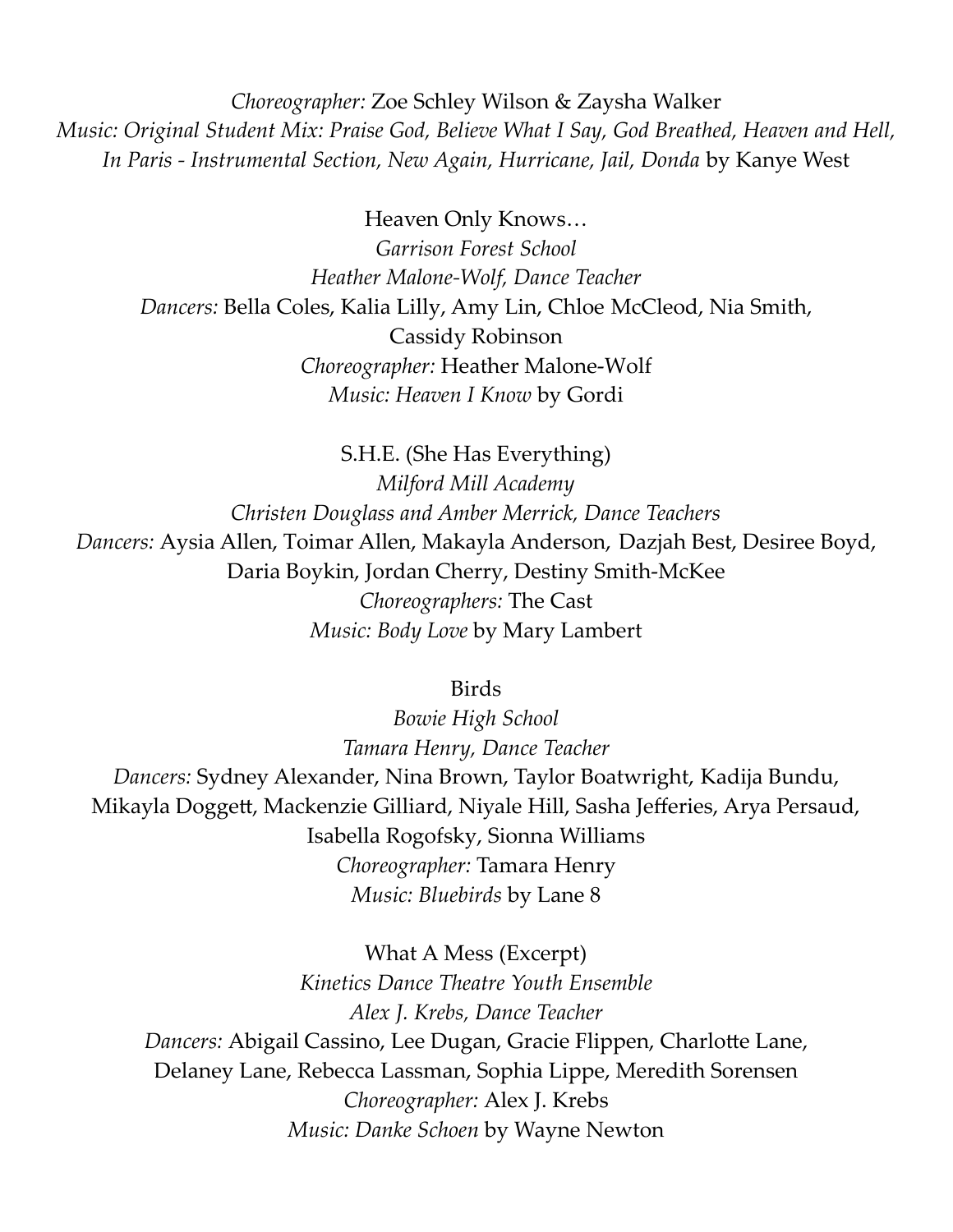### Tenacity *Special Guest Performers:* The Collective from Bowie State University *Director:* Truly Austin *Choreographers:* Kayla Jackson, Gabrielle Williams

Burn Baby Burn

*High Point High School Darryl Pilate, Dance Teacher Dancers:* Merlyn Asij, Diamond Cumberbatch-Scott, Taryn Curtis, Edwin Guevara, Cesar Gutierrez, Monzeratte Guzman, Geidy Menendez, Bryant Monge, Brownhilda Nimely, Sissy Perez, Genesis Riggins, Yasmin Roblero, Chelsea Smith, Manuel Trejo *Choreographer:* Darryl Pilate *Music: Disco Inferno* by Adrienne Warren/Tina Turner

Rescue

*Franklin High School Leanne Gibson, Dance Teacher Dancers:* Naomi Atogho, Ra'Mia Bowman, Ra'Niya Bowman, Aubrey Bush, Nakira Gee, Savana Githinji, Trinity Hicks, Emily Larkin, Hannah Weatherholtz, Elizabeth Wirts *Choreographer:* Leanne Gibson *Music: Rescue* by Lauren Daigle

Fever

*Potomac High School Marsinah Vaughn, Dance Teacher*

*Dancers:* Zhecaria Andrews, Angie Quispesivana -Cabrejo, India Freeman, Makailah Jackson, Wendi Leiva-Dominquez, Sierra Major-Shumate, Amaiya Nash, Briana Pollard, Raniya Simmons, Charlese Washington, Kayla Williamson *Choreographer:* Marsinah Vaughn and Student Performers *Music: Fever* by Ray Charles and Natalie Cole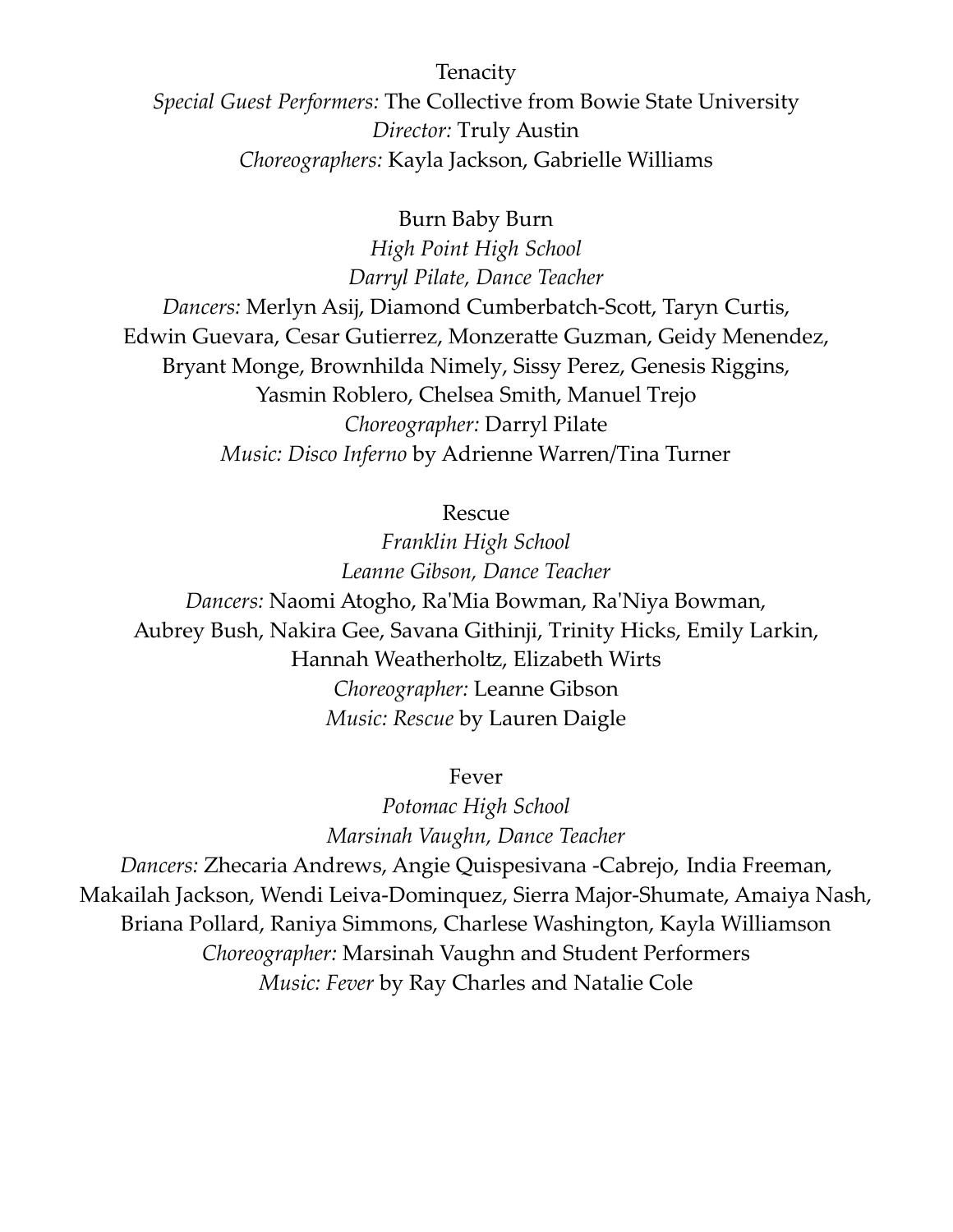#### Dreams

*The John Carroll School Laura Ward-Moran, Dance Teacher Dancers:* Chloe Connolly, Chloe Davies, Susanna Ercole, Alex Eyler, Caitlyn Fetzer, Rachel Griffin, Reagan McComas, Bryonna O'Brien, Emily O'Steen, Rachel Saacks, Octasia Wray *Choreographer:* Laura Ward-Moran *Music: Dreams* by Lizzie

Internal Hyperactivity *Hereford High School Erin Norton, Dance Teacher Dancers:* Charlotte Bauermann, Mackenna Bonner, Karleigh Dixon, Raegan Fisher, Jade Mathis, Isla Narval *Choreographer:* Raegan Fisher *Music: Nate Growing Up & Following Tyler* by Labrinth

My Vision

*Mount de Sales Academy Angela Romeo, Dance Teacher*

*Dancers:* "CJ Freeman-James, Jane Goodman, Sara Moran, Emme Mowrey, Katherine O'Brien, Megan Wentz, Megan Williams *Choreographer:* Angela Romeo *Music: Be Thou My Vision* by Audrey Assad

Danse Adoree

*Albert Einstein High School Tricia Gooley-Rarick, Dance Teacher*

*Dancers:* A.J. Bagasao, Cindy Coleman, Ashley Datu, Julianne Garnett, Duretti Hordofaa, Sienna Hostetter, Anna Kublawi, Norah Lesperance, Selena Mansfield, Anaya McEachern-Medley, Audrey Park, Sofia Prentice, Jade Sharkey, Reena Smith, Taylor Wilbon, Charlotte Williamson *Choreographer:* Tricia Gooley-Rarick and Dancers *Music: Backstage Romance* by the Original Broadway Cast of Moulin Rouge!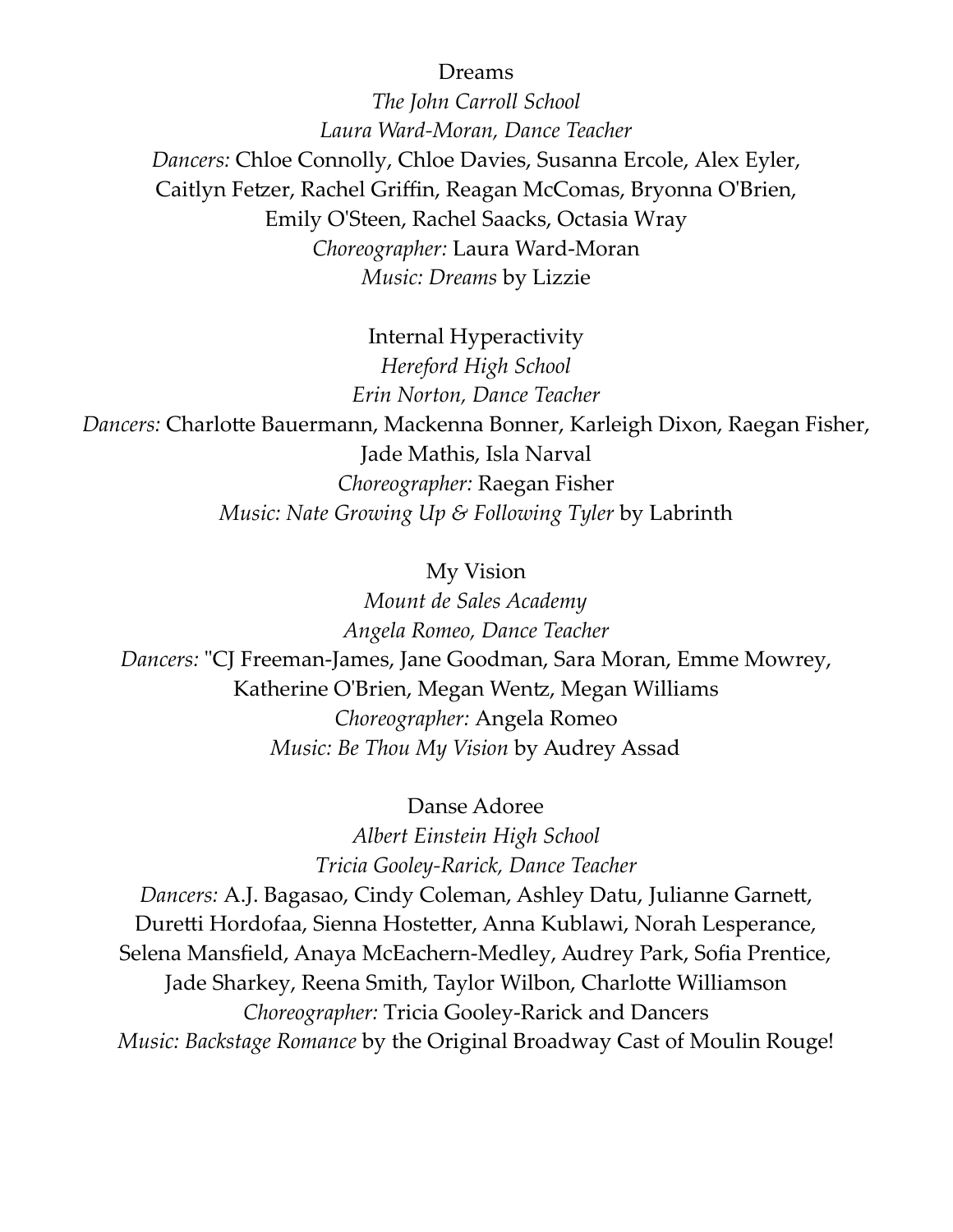

The mission of the Maryland Dance Education Association is to serve dance educators and elevate dance in the State of Maryland as a creative process, discipline, and performing art that informs the human experience in a variety of environments including, but not limited to, dance studios, K-12 schools, colleges, universities, recreational and community centers.

The Maryland Dance Education Association is a proud state affiliate to the National Dance Education Organization.

For more information about the Maryland Dance Education Association, please visit www.mddanceed.org.



Thank you to the following schools/organizations/studios who participated in the 2022 Maryland Dance Alliance either in-person or virtually:

*Aberdeen High School Albert Einstein High School Bowie High School Dr. Henry A. Wise, Jr. High School Edgewood High School Franklin High School Garrison Forest School George Washington Carver Center for Arts & Technology Hereford High School*

*High Point High School The John Carroll School Kinetics Dance Theatre Meade High School Mount de Sales Academy Milford Mill Academy Oldfields School Potomac High School The St. Paul's Schools*